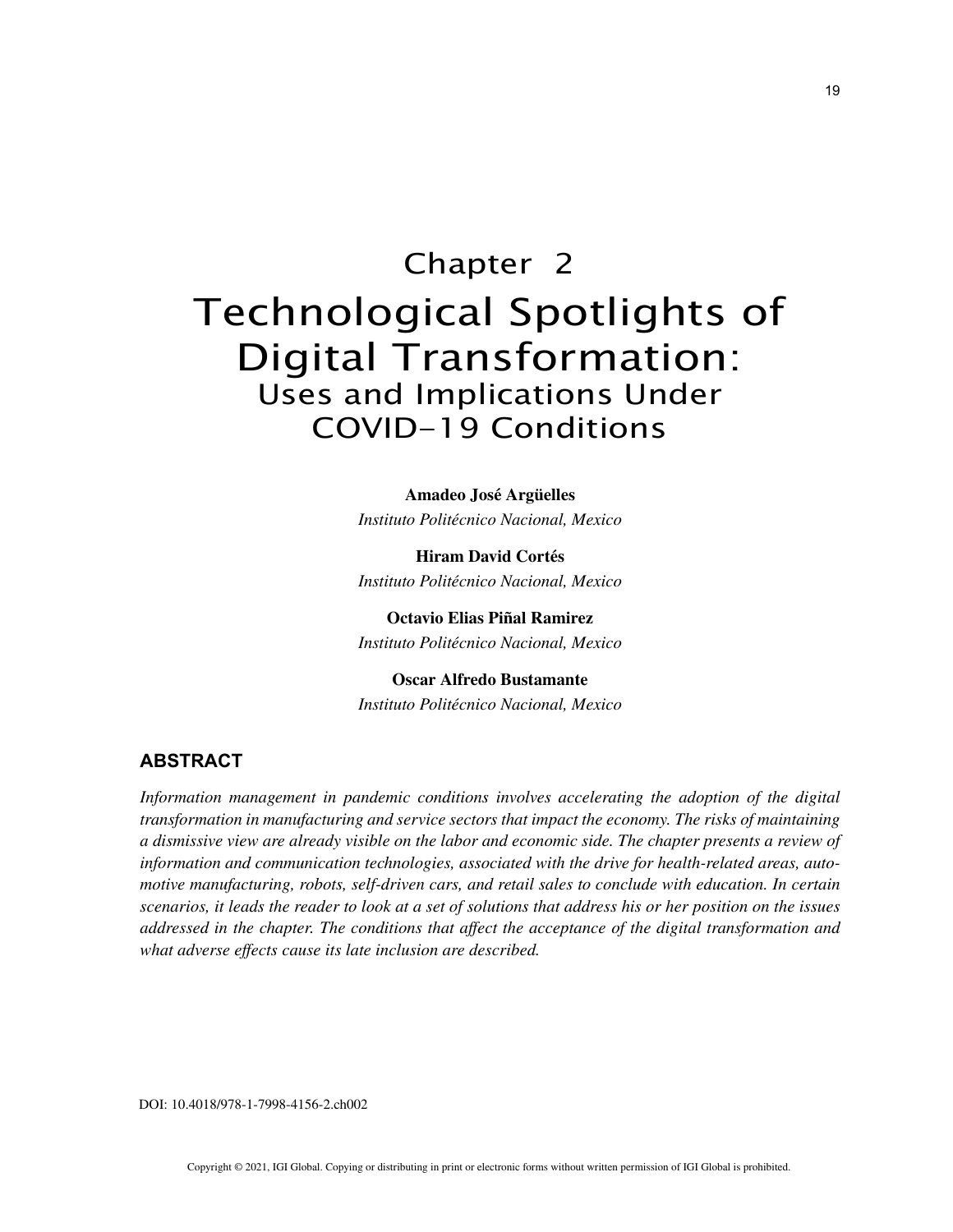### **INTRODUCTION**

Technology is becoming more and more embedded in our daily activities, and the trends experts observe are those of a world dominated by ultra-modern technologies. Technology leads to dynamic solutions based on immediacy, supported by a set of disruptive technologies that attend several conditions presented in the production of goods and services. Services such as payment of electric energy debts, payment of credit cards, bank transfers, food applications, registration of a hospital appointment, purchase of goods, among many other services, are made through an interface in the last generation cellular phone (whose use is penetrating more and more among the population) that assists us and whose support only requires the use of an application that with 5 or 6 touches on the screen gives attention to the request of transactions of electronic commerce of goods, services, communication with people or companies or machines inclusive, territorial location for the determination of routes of transfer, daily agenda, control of things at home or in the office, and others. This is happening now and since some years ago, with a really incredible technological evolution. The technological dependence in the production and consumption of goods and services will increase and may even be incorporated into the human body to address situations of health risk, preventive medicine, therapy, among others.

This year there is a breakpoint for humanity's worldwide economy and health considerations. The activities were hit because of a COVID-19 pandemic, reduction in the manufacturing production of China down to 38.9% at the beginning of 2020, and the US largest monthly decline in industrial production ever seen since 1946. Manufacturing GDP declined by 14 percent and employment in manufacturing declined by 1.3 million in April (more than 10 percent of total manufacturing employment), meaning a loss of more than 10 years of jobs achieved in the manufacturing industry. This has forced a rapid shift in behavior of the major economies worldwide. COVID-19 pandemic has forced technology, manufacturing, automotive, aerospace and defense companies to leverage information and communication technologies to increase the efficiency of their operations and accelerate the diversification of their business models that are also sustainable in pandemic situations. This is due to reduced response time for maintenance, timely service, and safety as an important consideration in their operations.

COVID-19 pandemic made companies and manufacturing industries, goods and services assess production incorporating safety measurements and efficiency mechanisms in their processes, and use services ranging from the use of online video conferencing to the unfortunately total closure of manufacturing operations. Information and Communication Technologies (ICT) such as remote working solutions and video telephony applications have never been more important than today, but alternative and advanced technologies such as Augmented Reality (AR) and Artificial Intelligence (IA) are right now attending this emergency in different ways and also seeing expanded opportunities.

On the other hand, the investment and acquisitions move to boost high-performance computing and adaptive computing, data processing, and transmission and storage area sectors, made by technology companies this year (cases of AMD-Xilinx and Nvidia-ARM), should be seen as positioning them to cover some of the most important growth segments of the industry, from data centers to gaming, personal computers, communications, automotive, aerospace and defense. At the same time, those acquisitions mean that the age of IA will be more than present and embedded in the processors that are dedicated to do computing from the cloud, smartphones, PCs, self-driving cars and robotics, to edge IoT to be used worldwide (AMD, 2020; Nvidia, 2020).

The above offers an idea of how and where to lead efforts in research, training, human capital development, new opportunities for operational synergies, and the creation of new and innovative sources of